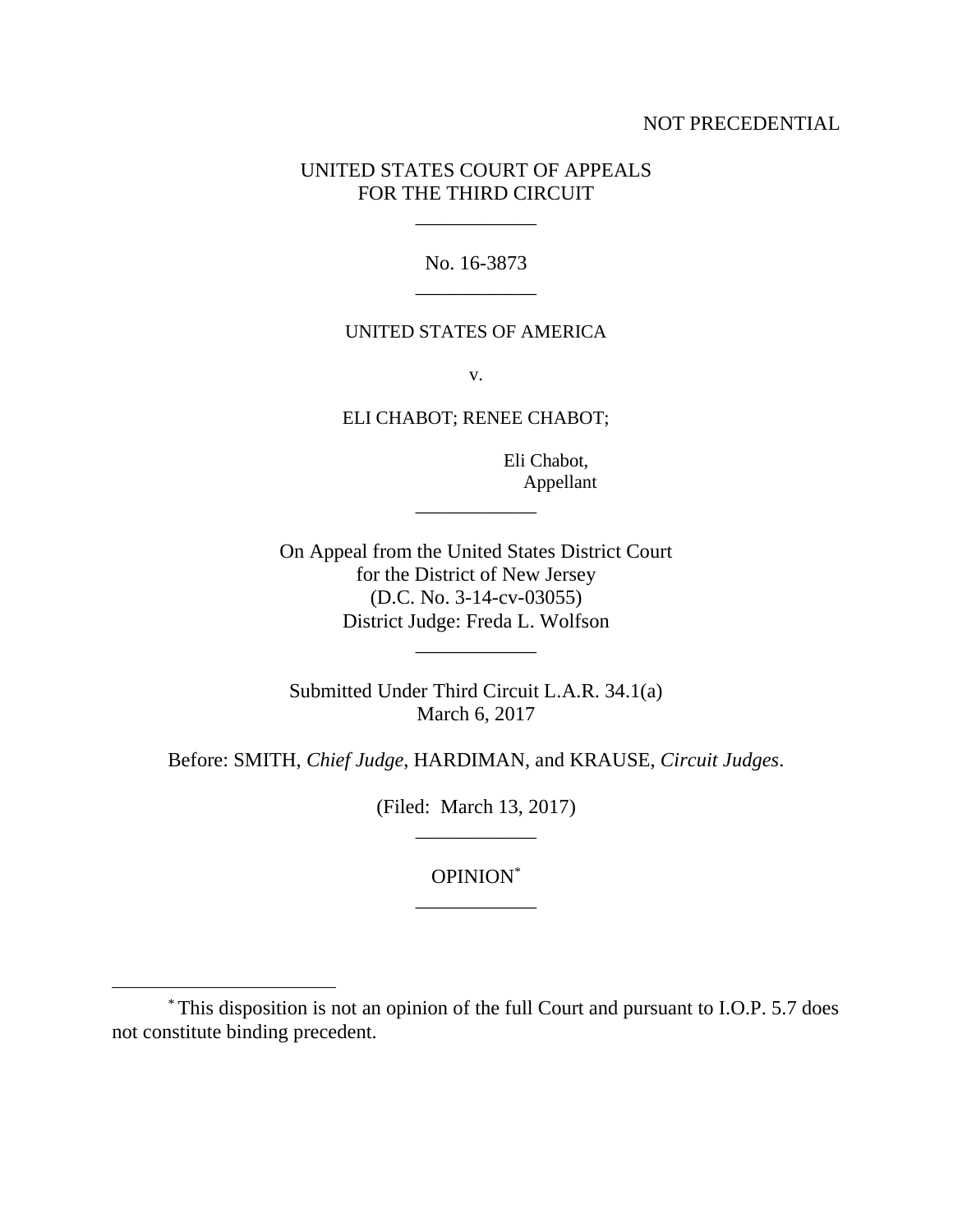### HARDIMAN, *Circuit Judge*.

Eli Chabot appeals an order of the District Court holding him in civil contempt for failing to comply with the Court's enforcement order of a summons issued by the Internal Revenue Service. Chabot argues that the District Court erred by shifting to him the burden of establishing his inability to comply with the enforcement order. Because the District Court correctly shifted this burden to Chabot, we will affirm.

I

The IRS is investigating Eli and Renee Chabot's income tax returns from 2006 through 2009. Having been informed that the Chabots had unreported foreign financial accounts, the Service issued administrative summonses demanding records that were required to be maintained by the Bank Secrecy Act of 1970, 12 U.S.C. § 1829b and 31 U.S.C. § 5311, *et. seq.*, and associated regulations. The Chabots did not claim they did not possess the requested documents. Instead, they asserted their Fifth Amendment privilege against self-incrimination and refused to produce the records.

The Government petitioned the District Court to enforce the summonses. The Court issued an enforcement order finding that the documents fell within the required records exception to the Fifth Amendment privilege. We affirmed the District Court in *United States v. Chabot*, (*Chabot I*), 793 F.3d 338 (3d Cir. 2015), *cert. denied*, 136 S. Ct. 559 (2015).

After our decision in *Chabot I*, the Government moved to have the Chabots held in civil contempt for disobeying the enforcement order, and the District Court issued an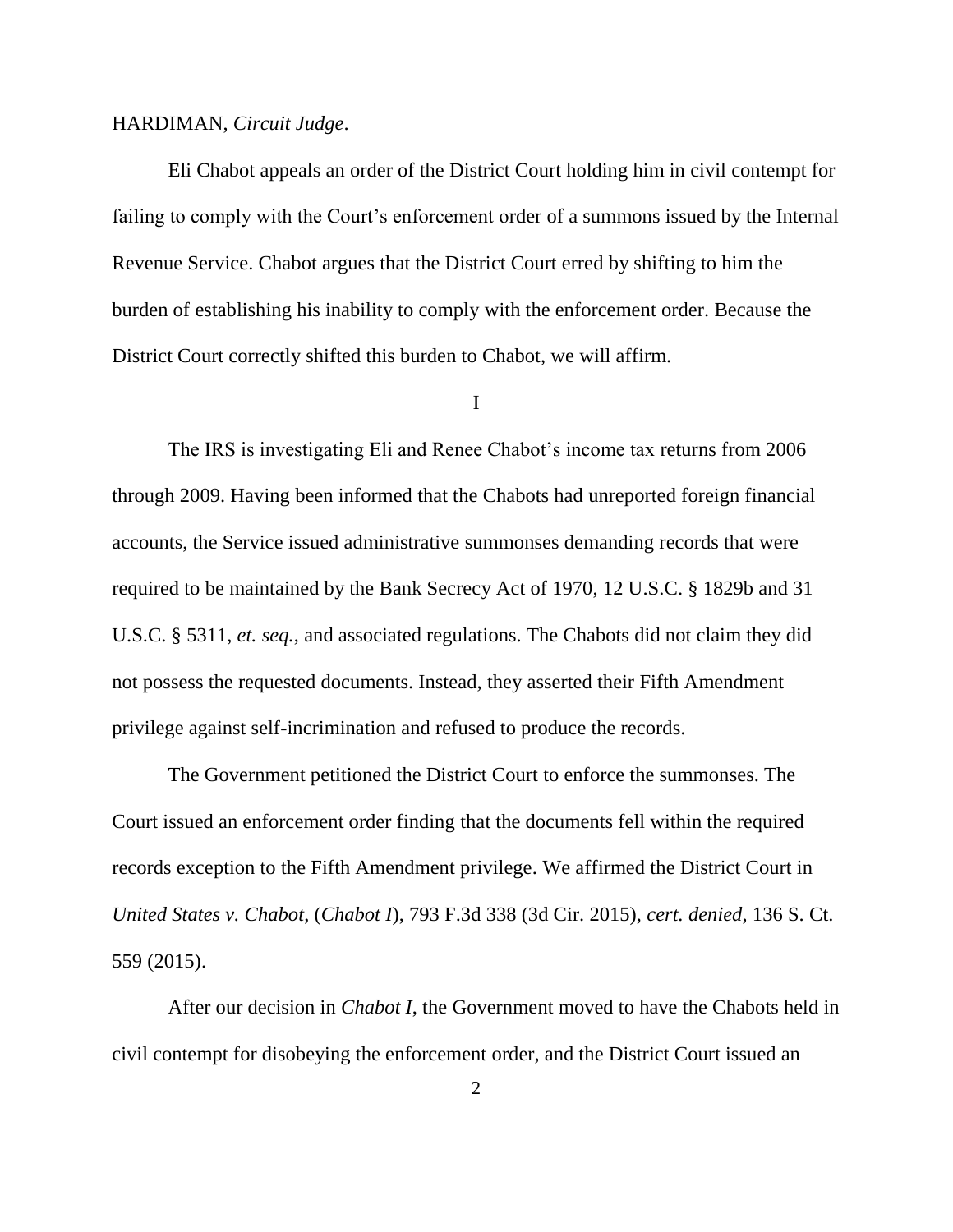order to show cause. The Chabots responded that "no [responsive] documents existed" because they lacked "the requisite interest in any foreign bank accounts [from 2006 to 2009] as required under the Bank Secrecy Act." App. 85, 86. At a hearing on the motion, Eli Chabot also stated that he had suffered a stroke, which may have affected his memory and his ability to testify. Based on this testimony, the District Court postponed the proceedings, ordered Eli to submit a report from a doctor evaluating his ability to testify, and directed the Chabots' counsel to investigate their connection to foreign financial accounts. The Chabots responded by submitting supplemental evidence, including a medical report questioning Eli's capacity to testify. They also submitted several letters from their foreign counsel and a report from an accounting firm denying that the Chabots had the requisite connection to any foreign financial accounts necessary for them to maintain documents under the Bank Secrecy Act. The District Court received this evidence and resumed the contempt hearing. After the hearing, the Government withdrew its motion to hold Renee Chabot in contempt.

As to Eli Chabot, the District Court found that the Government satisfied its initial burden of producing clear and convincing evidence that he disobeyed a valid enforcement order. The Court explained that because the Government satisfied its initial burden, Chabot had to establish his "present inability to comply with the order in question." Gov't Br. 13. The Court found that Chabot failed to establish he lacked the requisite connection to the foreign financial accounts and held Chabot in civil contempt, ordering him to pay \$250 per day as a coercive sanction. Chabot filed this appeal.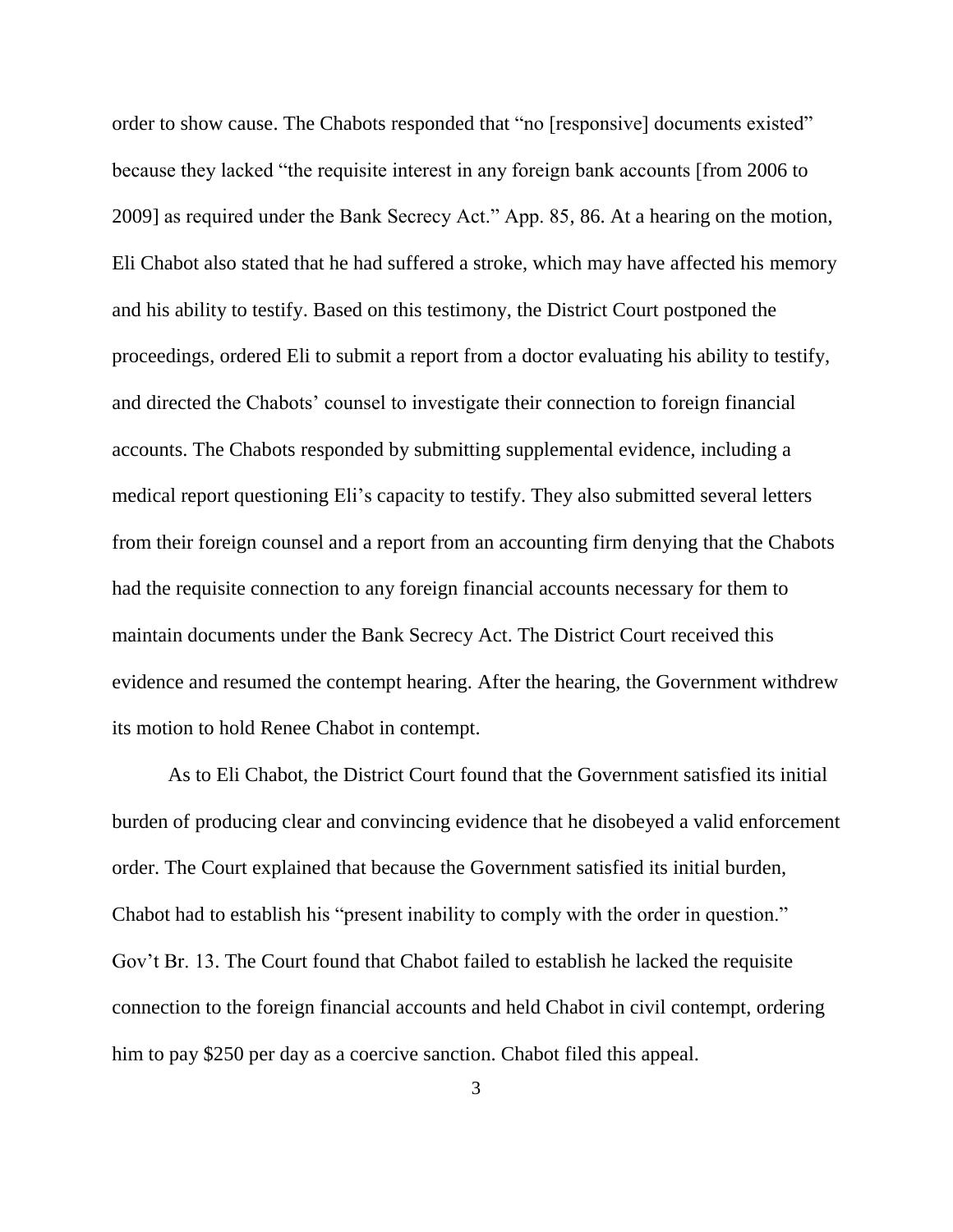Chabot claims the District Court erred by shifting the burden of production to him. He suggests that once he claimed the summoned documents never existed, the Government had to prove their existence by clear and convincing evidence. He also argues that by not requiring the Government to prove the existence of the documents, the District Court punished him for asserting his privilege against self-incrimination at the enforcement proceedings.

## A

Chabot's argument regarding the burden of proof contravenes Supreme Court precedent. In a civil contempt proceeding, the movant must establish by clear and convincing evidence: "(1) that a valid court order existed; (2) that the [alleged contemnor] had knowledge of the order; and (3) that the [alleged contemnor] disobeyed the order." *Roe v. Operation Rescue*, 919 F.2d 857, 871 (3d Cir. 1990); *see also Harris v. City of Philadelphia*, 47 F.3d 1311, 1321 (3d Cir. 1995) (requiring the evidence to be clear and convincing). Chabot concedes that the Government satisfied its initial burden in the case. Indeed, there is no dispute that: (1) the enforcement order was valid; (2) Chabot

 $\overline{a}$ 

<sup>&</sup>lt;sup>1</sup> The District Court had jurisdiction under 26 U.S.C. §§ 7402(b) and 7604(a). We have jurisdiction under 28 U.S.C. § 1291. *Chabot I*, 793 F.3d at 341. We review the District Court's allocation of the burden of proof de novo. *In re Fruehauf Trailer Corp.*, 444 F.3d 203, 210 (3d Cir. 2006). We review the contempt sanction for abuse of discretion. *Harris v. City of Philadelphia*, 47 F.3d 1311, 1321 (3d Cir. 1995).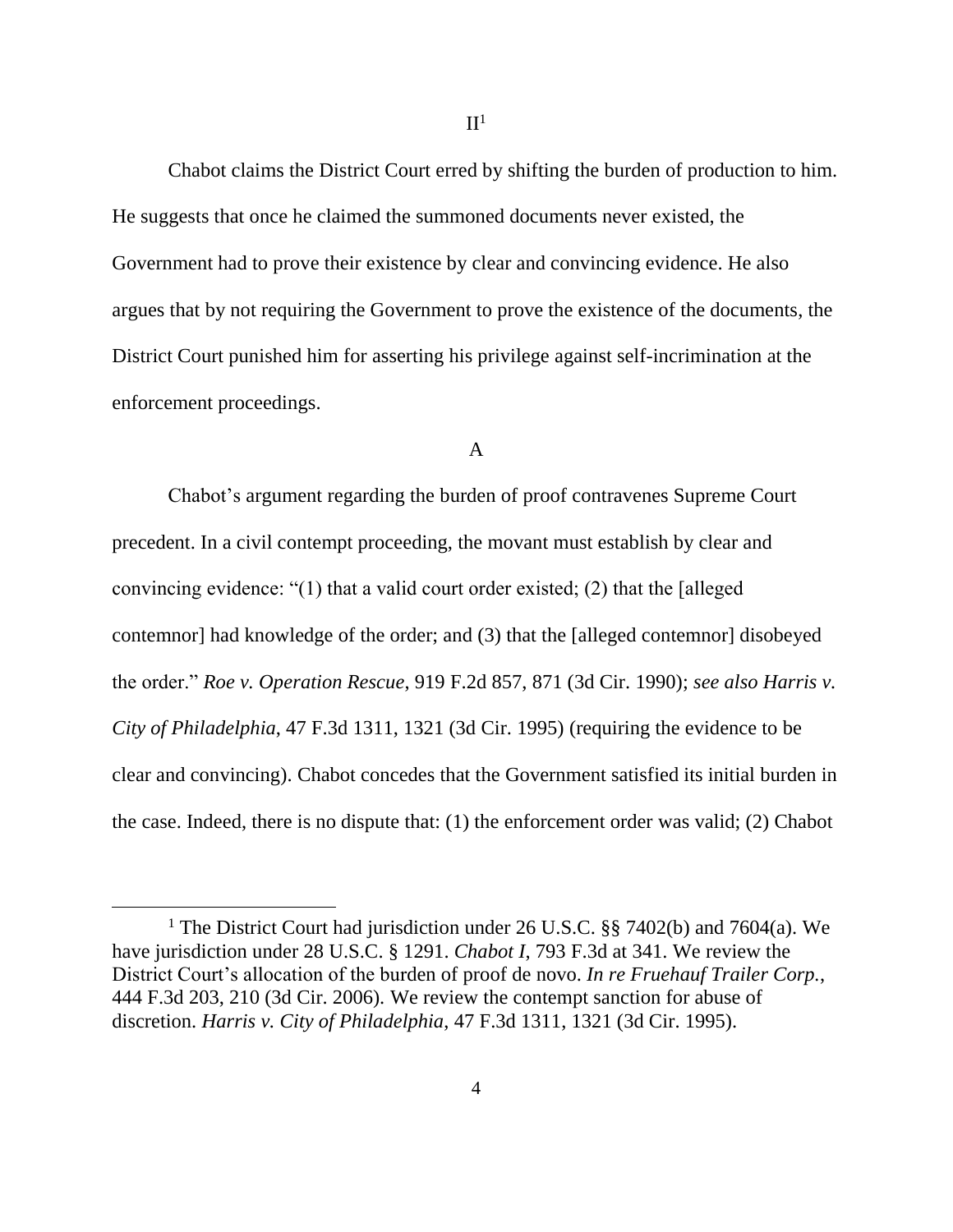had knowledge of the order; and (3) Chabot produced no documents in response to the order.

Once the movant establishes these elements, the alleged contemnor must produce the summoned records. If he refuses to do so, the "burden of production" shifts to the alleged contemnor to establish "a *present* inability to comply with the order in question." *United States v. Rylander*, 460 U.S. 752, 757 (1983) (citations omitted). Consistent with *Rylander*, Chabot had to establish his inability to comply with the order, and the District Court was correct in so ruling.

This result vindicates the purpose of civil contempt proceedings. We permit an alleged contemnor to present evidence of his inability to comply with an enforcement order because civil contempt is remedial and, in cases like this one, intended "to coerce the defendant into compliance with the court's order." *Robin Woods Inc. v. Woods*, 28 F.3d 396, 400 (3d Cir. 1994) (citation omitted). If the alleged contemnor satisfies the court that compliance with the order is impossible, the court will not hold him in civil contempt. *Rylander*, 460 U.S. at 757. Here, Chabot failed to do so.

#### B

Chabot's argument that he is being punished for asserting his Fifth Amendment privilege against self-incrimination also fails. There were two consequences to Chabot's assertion of the privilege. First, he waived the argument that the documents were not in his possession at the enforcement proceedings. *Id.* But Chabot still could have defended his contempt charge by establishing that he lacked the ability to comply with the order.